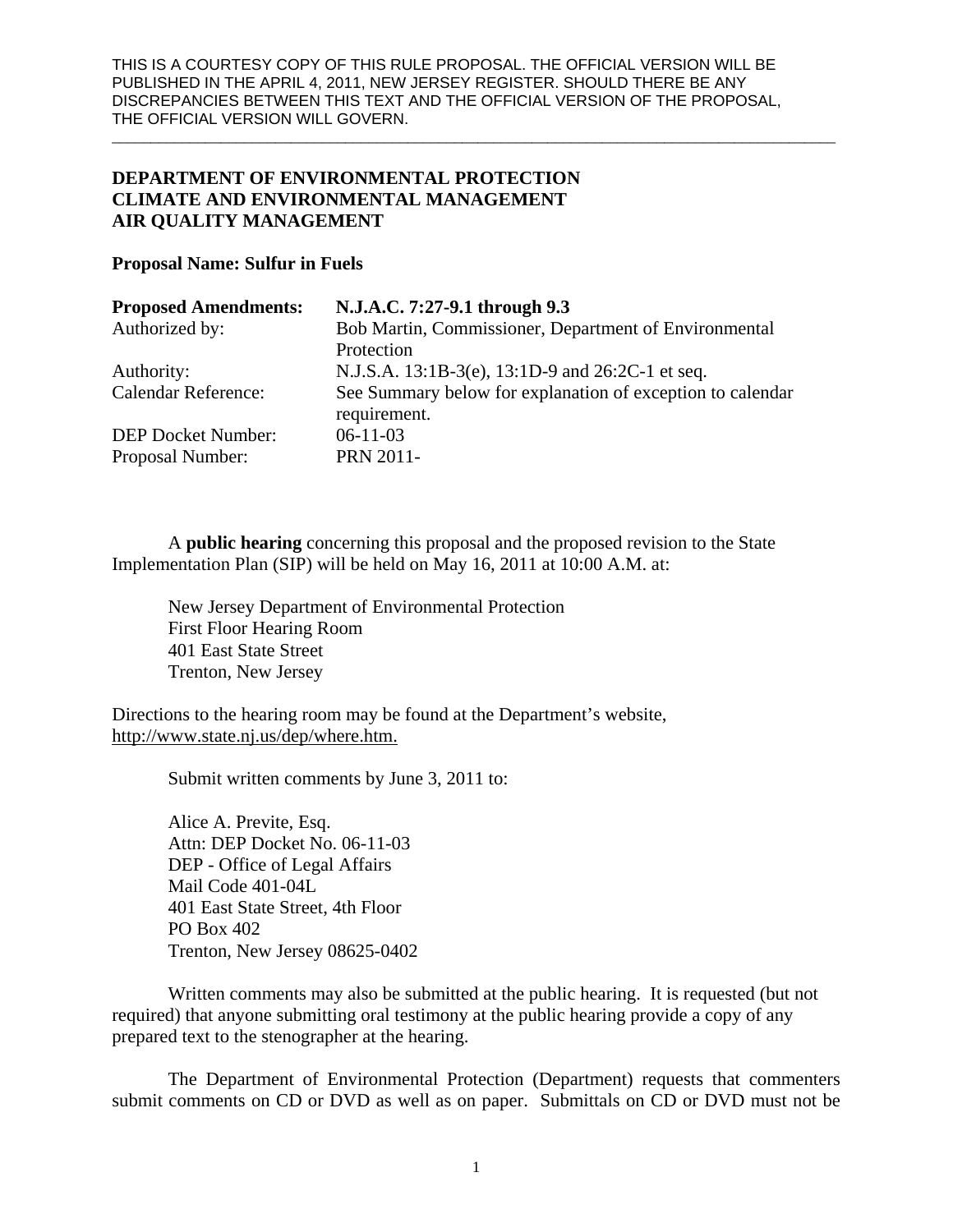access-restricted (locked or read-only) in order to facilitate use by the Department of the electronically submitted comments. Microsoft Word 6.0 or above is preferred. Macintosh formats should not be used. Each comment should be identified by the applicable N.J.A.C. citation, with the commenter's name and affiliation following the comment.

\_\_\_\_\_\_\_\_\_\_\_\_\_\_\_\_\_\_\_\_\_\_\_\_\_\_\_\_\_\_\_\_\_\_\_\_\_\_\_\_\_\_\_\_\_\_\_\_\_\_\_\_\_\_\_\_\_\_\_\_\_\_\_\_\_\_\_\_\_\_\_\_\_\_\_\_\_\_\_\_\_\_\_\_\_\_\_\_\_\_\_\_\_

This rule proposal can be viewed or downloaded from the Department's website at http://www.state.nj.us/dep/rules.

The agency proposal follows:

#### **Summary**

 Since the Department has provided a 60-day comment period on this proposal, the proposal is exempted from the rulemaking calendar requirement pursuant to N.J.A.C. 1:30-  $3.3(a)5.$ 

In September 2010, the Department promulgated amendments to the Sulfur in Fuels rules, N.J.A.C. 7:27-9, to lower, and thus make more stringent, the maximum sulfur content standard for fuel oil stored, offered for sale, sold, delivered, exchanged in trade for use, or used in New Jersey. (See 41 N.J.R. 4156(a), 42 N.J.R. 2244.) With regard to No. 2 and lighter fuel oil, all fuel oil stored, offered for sale, sold, delivered, exchanged in trade for use, or used in New Jersey must contain no more than 500 parts per million (ppm) sulfur beginning July 1, 2014. On or before July 1, 2016, all such No. 2 and lighter fuel oil must contain no more than 15 ppm sulfur content. (N.J.A.C. 7:27-9.2)

The sulfur content standards are intended to help the State attain and maintain the Federal health-based National Ambient Air Quality Standards (NAAQS) for fine particles (particles smaller than 2.5 microns in diameter  $(PM_{2.5})$ , sulfur dioxide  $(SO_2)$  and ozone, and to reduce haze in New Jersey and the region. The rules are also part of a regional effort to reduce regional haze and fine particles through the implementation of a low sulfur fuel strategy. New Jersey adopted the sulfur content standards as part of an agreement among the members of the Mid-Atlantic/Northeast Visibility Union (MANE-VU). The MANE-VU membership includes Washington, D.C., Maryland, Delaware, Pennsylvania, New Jersey, New York, Connecticut, Rhode Island, Massachusetts, Vermont, New Hampshire and Maine, and two Native American tribes (the Penobscot Indian Nation and the St. Regis Mohawk Tribe).

New Jersey committed to reducing the sulfur content of fuel oil as part of its SIP proposal to demonstrate attainment of the fine particles NAAQS, dated June 16, 2008 (Fine Particles SIP). Because the within proposed amendments will modify the compliance deadline in the previously-adopted rules, this rulemaking constitutes a proposed amendment to the SIP.

 Hess Corporation (Hess) requested, in a comment on the prior proposal to implement more stringent sulfur content standards, that the Department amend the rules to issue a temporary waiver of the sulfur in fuel standards, allowing a refinery to produce high sulfur No. 2 or lighter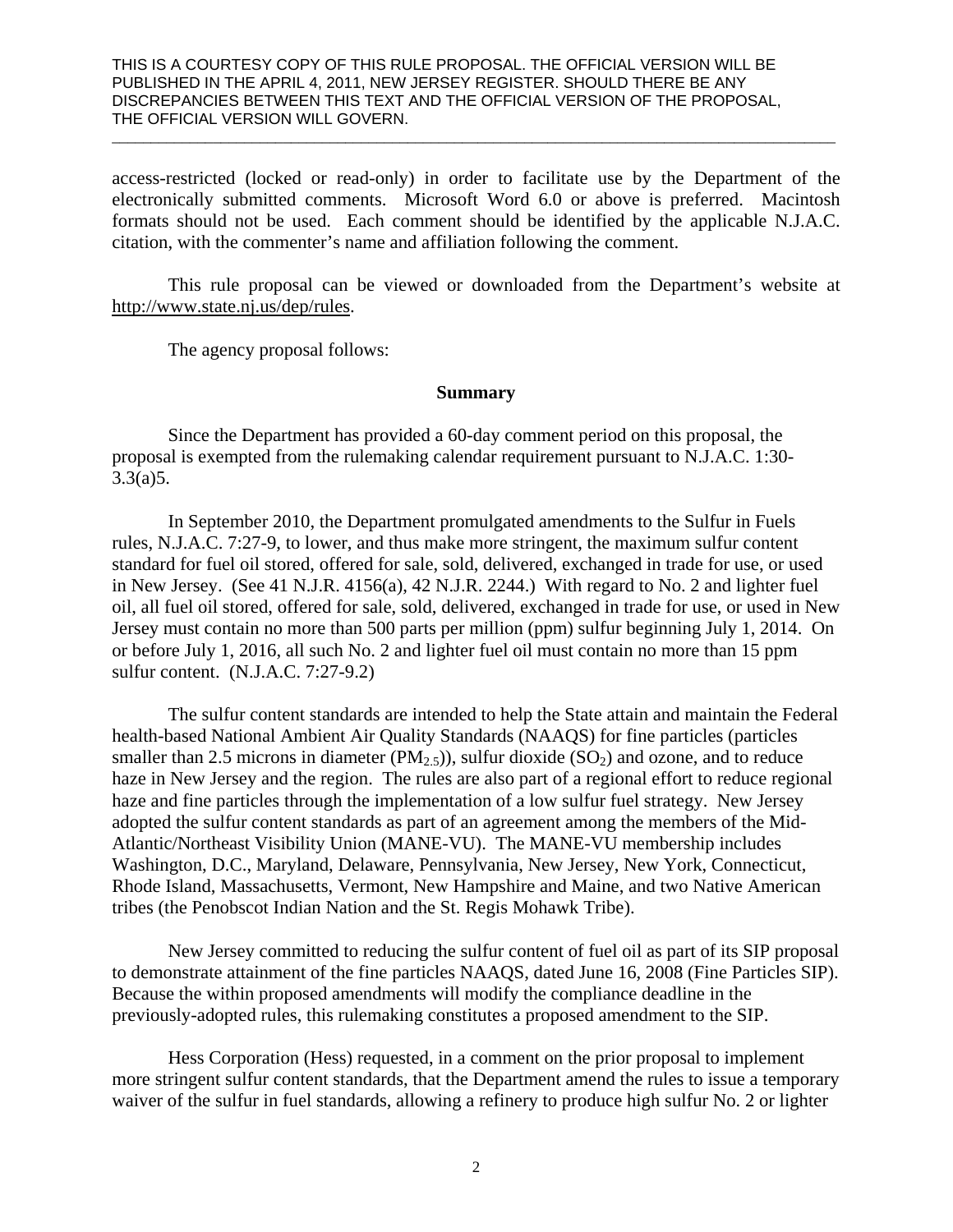fuel oil until the next scheduled closing of the facility for maintenance (also known as a "turnaround") if a facility has a turn-around scheduled within one year of July 1, 2014. (See Comment 117, 42 N.J.R. 2261.) A turn-around is a closure of a refinery, usually over a period of two weeks or more, during which the production equipment of a refinery unit is shut down to complete scheduled repairs or maintenance. A turn-around can be scheduled as many as four or more years in advance.

\_\_\_\_\_\_\_\_\_\_\_\_\_\_\_\_\_\_\_\_\_\_\_\_\_\_\_\_\_\_\_\_\_\_\_\_\_\_\_\_\_\_\_\_\_\_\_\_\_\_\_\_\_\_\_\_\_\_\_\_\_\_\_\_\_\_\_\_\_\_\_\_\_\_\_\_\_\_\_\_\_\_\_\_\_\_\_\_\_\_\_\_\_

According to Hess, the timing of the operative date of the standards could necessitate two facility shut downs for some refineries that have a turn-around already scheduled. The refinery would undergo not only the scheduled turn-around, but also an additional shut down to install equipment necessary to comply with the standards. Each shut down costs a refinery millions of dollars. Hess indicated that the second shut down could cost its Port Reading, NJ, facility in the low millions of dollars. (See Comment 117, 42 N.J.R. 2261.)

Hess requested that the Department provide an extension of the compliance deadlines for in-State refineries, and for small refineries. The Department considered these comments and determined it is not appropriate in this instance for the Department to limit an extension to only in-State or small refineries. As to small refineries, the Department explained in its response to Comment 116 (42 N.J.R. 2261) in the 2010 adoption that if the goal is to avoid excess emissions during a facility start-up and shut down, and assurance of an adequate supply of fuel oil during the transition period of implementation to the new, more stringent standard, then limiting an extension of the compliance date to only small facilities does not serve that goal. It is also not appropriate to limit the extension only to in-State refineries. The cost and impact of multiple shut downs would have a comparable economic impact on out-of-State refineries, and a negative impact on the air quality in other states.

In consideration of Hess' comment, the Department is proposing amendments to N.J.A.C. 7:27-9.3(c) to allow any refinery, regardless of size, that has a turn-around scheduled between July 1, 2014 and July 1, 2015 to obtain an extension of the deadline for compliance to meet the 500 ppm sulfur in fuel standard for up to one year. The extension applies to a qualifying refinery in any state that sells distillate fuel in New Jersey. The Department seeks to implement the interim standard with the least disruption to the market as possible, and to avoid refineries having to undergo two shut downs within a one-year period. Thus, a qualifying refinery may continue to sell No. 2 or lighter fuel oil that does not meet the July 1, 2014 standard, and others may continue to "store, offer for sale, sell, deliver or exchange in trade, for use in New Jersey" otherwise non-complying fuel from that refinery, until the refinery produces complying fuel and the supply of otherwise non-complying fuel is exhausted. (N.J.A.C. 7:27-9.2(a)) Likewise, persons can use otherwise non-complying No. 2 or lighter fuel from that qualifying refinery until the supply is exhausted.  $(N.J.A.C. 7:27-9.2(b))$ 

The availability of an extension will reduce emissions that would result if the refinery were required to shut down and restart more than once. Any time a refinery shuts down and restarts, there is an increase in emissions of air contaminants above what is emitted when a refinery is operating at a steady or continuing state. Hess stated that the Port Reading refinery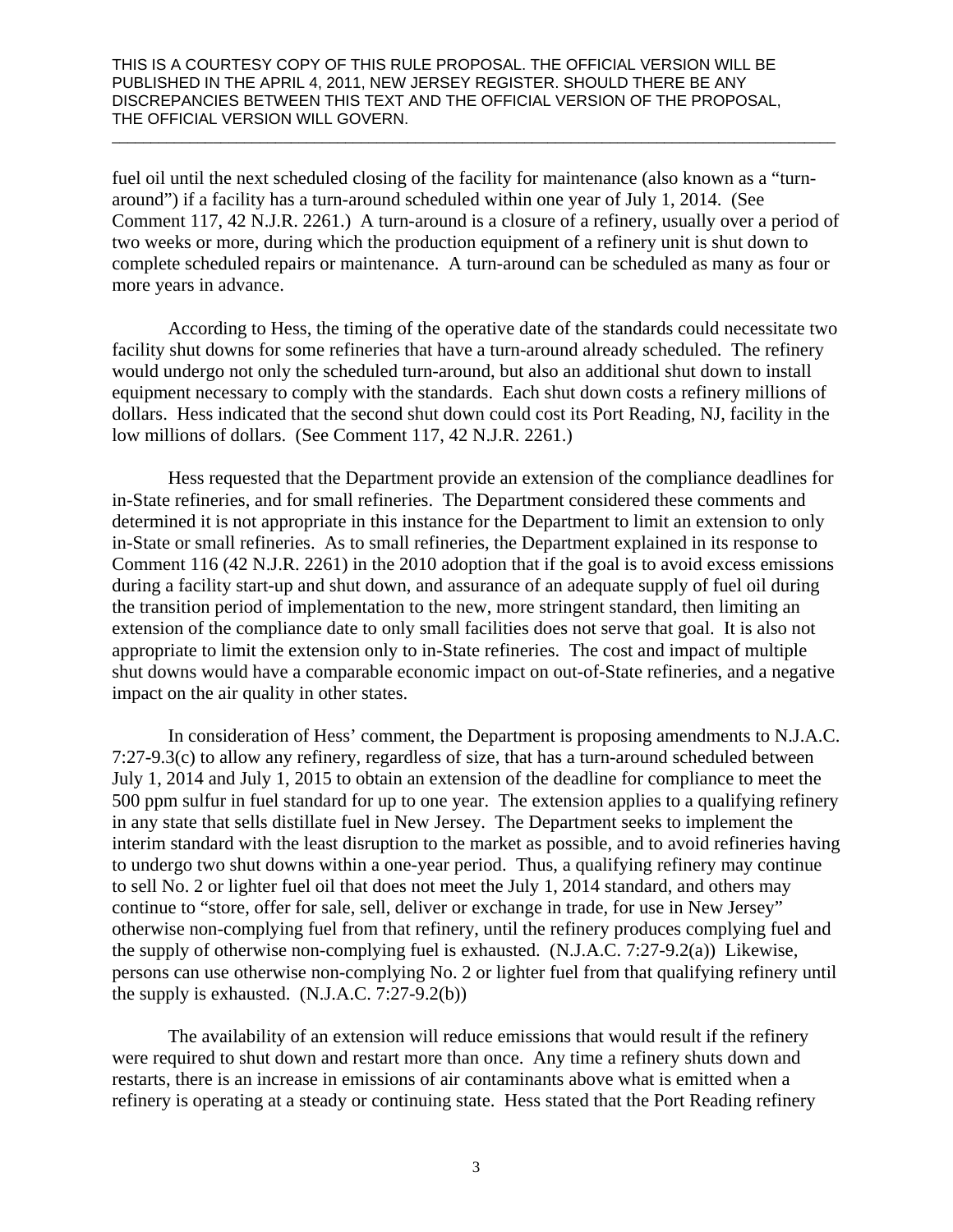typically experiences extra emissions of two to 10 tons, in total, of carbon monoxide, volatile organic compounds, sulfur dioxide, and nitrogen oxide during start-up and, on much less frequent occasions, experiences extra total emissions as high as 60 tons of these compounds. The proposed amendments would avoid these emissions from a second shut down and start-up. These compounds contribute to the ozone and fine particulate levels found in ambient air.

\_\_\_\_\_\_\_\_\_\_\_\_\_\_\_\_\_\_\_\_\_\_\_\_\_\_\_\_\_\_\_\_\_\_\_\_\_\_\_\_\_\_\_\_\_\_\_\_\_\_\_\_\_\_\_\_\_\_\_\_\_\_\_\_\_\_\_\_\_\_\_\_\_\_\_\_\_\_\_\_\_\_\_\_\_\_\_\_\_\_\_\_\_

Allowing for the extension of the interim compliance date in 2014, but maintaining the July 1, 2016 compliance date for the more stringent standard, also meets the Department's goal of assuring a smooth transition to the final, more stringent sulfur content in distillate fuel standard. The Department urges all refiners to add the capacity to remove sulfur from fuel oil and achieve the 15 ppm sulfur content standard at the earliest possible date.

Proposed amended N.J.A.C. 7:27-9.3 requires the owner or operator of a refinery to submit documentation to the Department on or before July 31, 2013, indicating that the refinery could not accomplish the modification to produce No. 2 and lighter fuel, also called distillate fuel, meeting the 500 ppm sulfur standard by July 1, 2014 without causing an additional shut down and undue hardship to the facility. The refinery must certify that the equipment to remove sulfur from fuel was not available to be connected to the refinery process at an earlier date or at the time of a planned earlier shut down. An estimate of the undue hardship, whether monetary or otherwise, must be provided as part of this justification. The refinery must also certify that any No. 2 or lighter fuel produced by the refinery within 30 days of restart, but not later than July 1, 2015, will meet the 500 ppm sulfur content standard. Thus, if a refinery shuts down and then restarts on August 30, 2014, the No. 2 or lighter fuel from that refinery must meet the reduced sulfur standard on or before September 29, 2014. If the refinery shuts down and then restarts on June 15, 2015, the No. 2 or lighter fuel from that refinery must meet the standard on or before July 1, 2015.

The documentation provided to the Department must be certified by a responsible official of the facility. A responsible official is defined in N.J.A.C. 7:27-1.4 and the language used by the responsible official to certify the submittal is contained in N.J.A.C. 7:27-1.39(a)2.

The refinery must also place a notice upon all product transfer documentation that the fuel oil contains higher than 500 ppm sulfur fuel. The product transfer documentation includes any document, whether on paper or by electronic transmission, that follows a shipment of fuel oil from its production and distribution to its final end use. The notice must contain a statement that the fuel oil contains higher than 500 ppm sulfur fuel oil, must name the refinery where the fuel oil was produced, and must name the date upon which the exception to the 500 ppm sulfur content standard expires. The Department does not wish to specify how the refinery is to provide the notice on the product transfer documentation, as the refinery will have the flexibility to develop the notice depending on its particular circumstances. A refinery manager may wish to stamp the notice onto paper forms, place a printed label on the document, or place the notice on revised computer-printed forms. Any of these would be acceptable to the Department, as long as the notice is visible and can be clearly read by the recipient.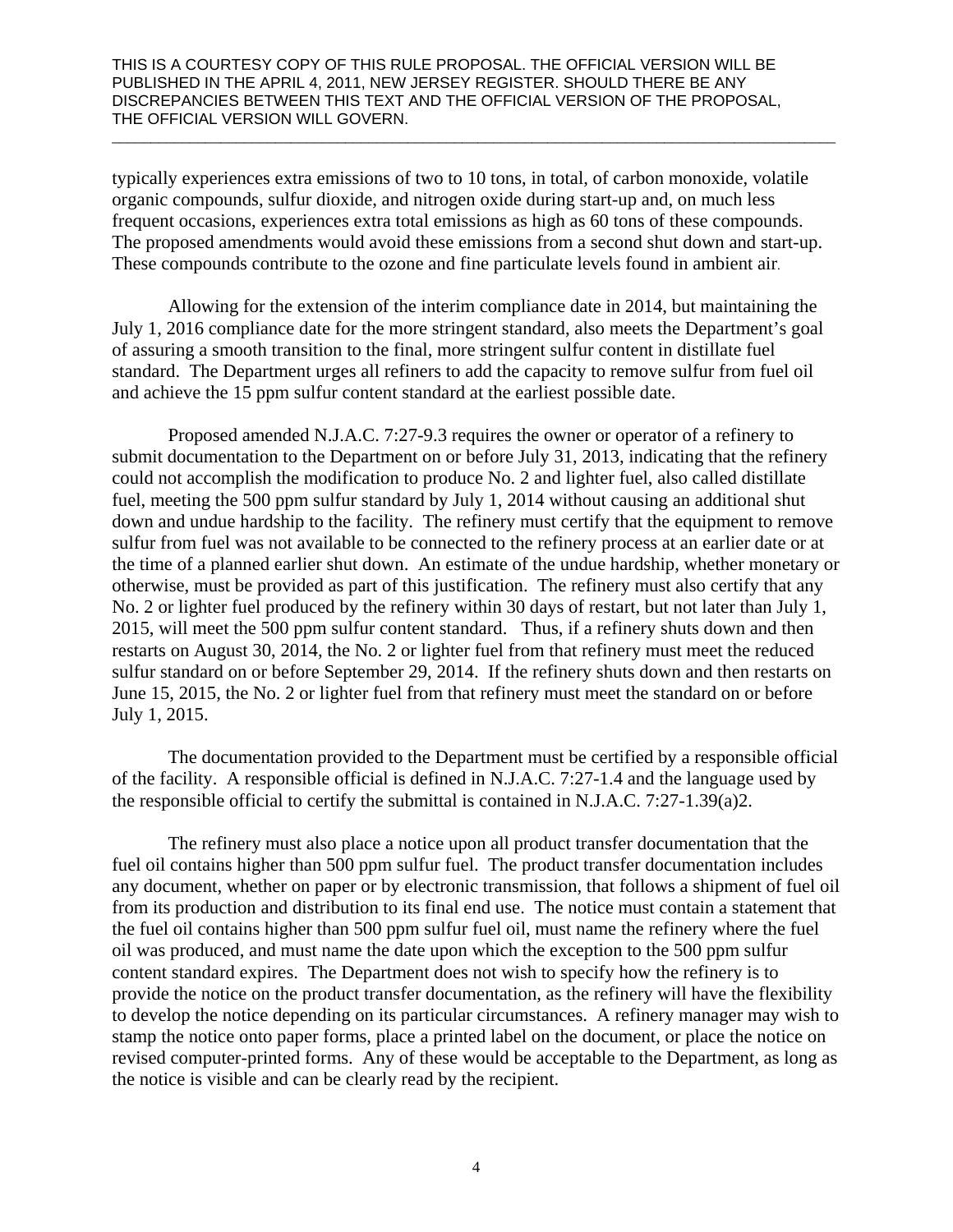All documentation sent to the Department by the refinery must be received by the Department by the July 31, 2013 date. The Department seeks to ensure that there is no confusion as to which refineries properly receive an extension of the date to comply with the 500 ppm sulfur content in distillate fuel standard. Accordingly, the Department recommends personal delivery, certified mail, or other means by which receipt may be documented. The Department intends to allow extensions for any refinery that presents complete and properly certified documentation, as described in the proposed amendments to N.J.A.C. 7:27-9.3(c), to the Department by July 31, 2013. The extension is effective upon the Department's receipt on or before July 31, 2013 of a complete and properly certified notice of extension from a refinery. The Department will rely upon the notification from the refinery that it will not be meeting the July 1, 2014 date to produce 500 ppm sulfur content distillate oil to track compliance with the rule at the fuel production level.

\_\_\_\_\_\_\_\_\_\_\_\_\_\_\_\_\_\_\_\_\_\_\_\_\_\_\_\_\_\_\_\_\_\_\_\_\_\_\_\_\_\_\_\_\_\_\_\_\_\_\_\_\_\_\_\_\_\_\_\_\_\_\_\_\_\_\_\_\_\_\_\_\_\_\_\_\_\_\_\_\_\_\_\_\_\_\_\_\_\_\_\_\_

The Department is also proposing to amend N.J.A.C. 7:27-9.3 to ensure that the Department can enforce the proposed new provisions by determining which fuel being stored or used in New Jersey has been granted a waiver of the deadline to meet the low sulfur fuel requirements. The proposed amendments would require anyone using or storing No. 2 or lighter fuel with a sulfur content greater than 500 ppm from a refinery having an extension of the July 1, 2015 standard to maintain the product transfer documentation received from the refinery on the site where the higher sulfur distillate fuel oil is used or stored. This documentation must be maintained on-site for at least the period of time when the fuel oil is being used or stored. If the person transfers, distributes or moves the high sulfur distillate fuel oil to another site, a copy of the product transfer documentation must accompany that transfer, distribution or move. The proposed amendments require that the product transfer documentation be made available to the Department upon request, such as during an inspection.

If No. 2 or lighter fuel oil from the refinery does not meet the standards by the extended date, the penalties for a violation of N.J.A.C. 7:27-9, as specified in N.J.A.C. 7:27A-3.10, would apply if the fuel is stored, offered for sale, sold, delivered or exchanged in trade for use in New Jersey (N.J.A.C. 7:27-9.2(a)) or used in New Jersey (N.J.A.C. 7:27-9.2(b)).

The Department is proposing a definition of turn-around at N.J.A.C. 7:27-9.1, to specify the maintenance activity at the refinery that will make the refinery eligible for the extension of time. The Department is also proposing to amend N.J.A.C. 7:27-9.2(a) and (b) in order that the fuel oil produced by the refinery can be stored, offered for sale, sold, delivered or exchanged in trade for use in New Jersey, and also used in the State. The Department is also modifying the headings of Tables 1A and 1B, and the title of section N.J.A.C. 7:27-9.3, to refer to the potential exception and extension at proposed amended N.J.A.C. 7:27-9.3.

# **Social Impact**

The proposed amendments will have a neutral social impact on the residents of New Jersey. The Department anticipates that most refineries will be able to continue to produce and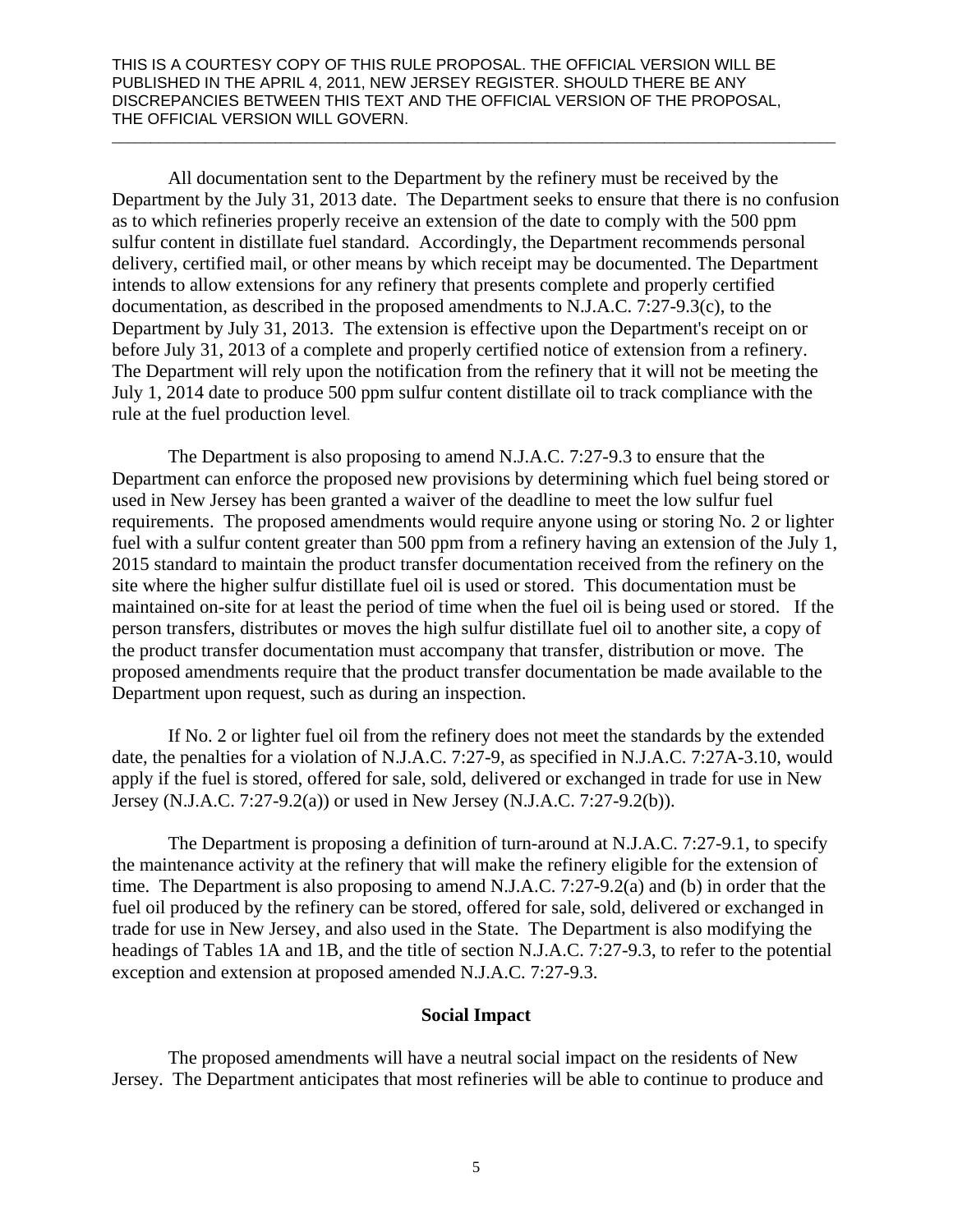distribute No. 2 or lighter fuel oils that meet the current sulfur in fuel oil standards without the proposed extension, thereby making such fuel available in the marketplace.

\_\_\_\_\_\_\_\_\_\_\_\_\_\_\_\_\_\_\_\_\_\_\_\_\_\_\_\_\_\_\_\_\_\_\_\_\_\_\_\_\_\_\_\_\_\_\_\_\_\_\_\_\_\_\_\_\_\_\_\_\_\_\_\_\_\_\_\_\_\_\_\_\_\_\_\_\_\_\_\_\_\_\_\_\_\_\_\_\_\_\_\_\_

 A portion of the anticipated benefits from a 500 ppm sulfur fuel may be delayed for up to one year, depending on how many refineries have turn-arounds in this one year period and take advantage of this option to extend the deadline. Although the emission reduction from reducing the sulfur content in fuel oils may be delayed, the extra emissions that occur during the start-up and shut down of a refinery's process operations will be avoided.

Although there may be a net increase in emissions, as discussed in the Environmental Impact below, the proposed amendments will provide greater certainty that an adequate supply of No.2 or lighter fuel oil will be available for the marketplace. By allowing for an extension of the date to supply lower sulfur fuel oil, refineries can avoid two shut downs in one year, thereby avoiding potential shortages in supply.

## **Economic Impact**

The Department anticipates that the overall economic impact of the proposed amendments will be positive. The proposed amendments will avoid multiple shut downs of refineries, both in and out of State. Multiple shut downs within a short period of time could be potentially disruptive to the supply of No. 2 or lighter fuel oil within New Jersey and the region. The proposed amendments will save at least one New Jersey refinery, the Hess Corporation's Port Reading refinery, several million dollars from not having to shut down twice. More could be potentially saved if other refineries avail themselves of this extension.

Consumers of No. 2 and lighter fuel oil will avoid potential price spikes that might result if the supply of such fuel were reduced as a result of multiple shut downs at refineries.

To avoid having an inadequate supply of fuel oil to meet their customers demands, refiners typically try to stagger the turn-arounds at their refineries, so that another of their own refineries will be operating during that period to meet demand. The refiner is faced with increased transportation costs to move or transport an adequate supply of fuel oil from these other refineries to meet customer demand. These costs to the refiners could be in the low millions of dollars.

## **Environmental Impact**

The Department anticipates that the proposed amendments will have no long term environmental impact. Refiners that have a scheduled turn-around within one year of July 1, 2014 will be allowed to provide fuel oils that meet the pre-July 1, 2014 standards for sulfur in No. 2 and lighter fuel oil. Although the positive environmental benefits of the interim 500 ppm sulfur in fuel oil standard will not be fully realized as promptly from these refineries, the refineries will not backslide to produce No. 2 and lighter fuel oil for New Jersey that has a higher sulfur content than under the standard in effect prior to July 1, 2014. The environmental impacts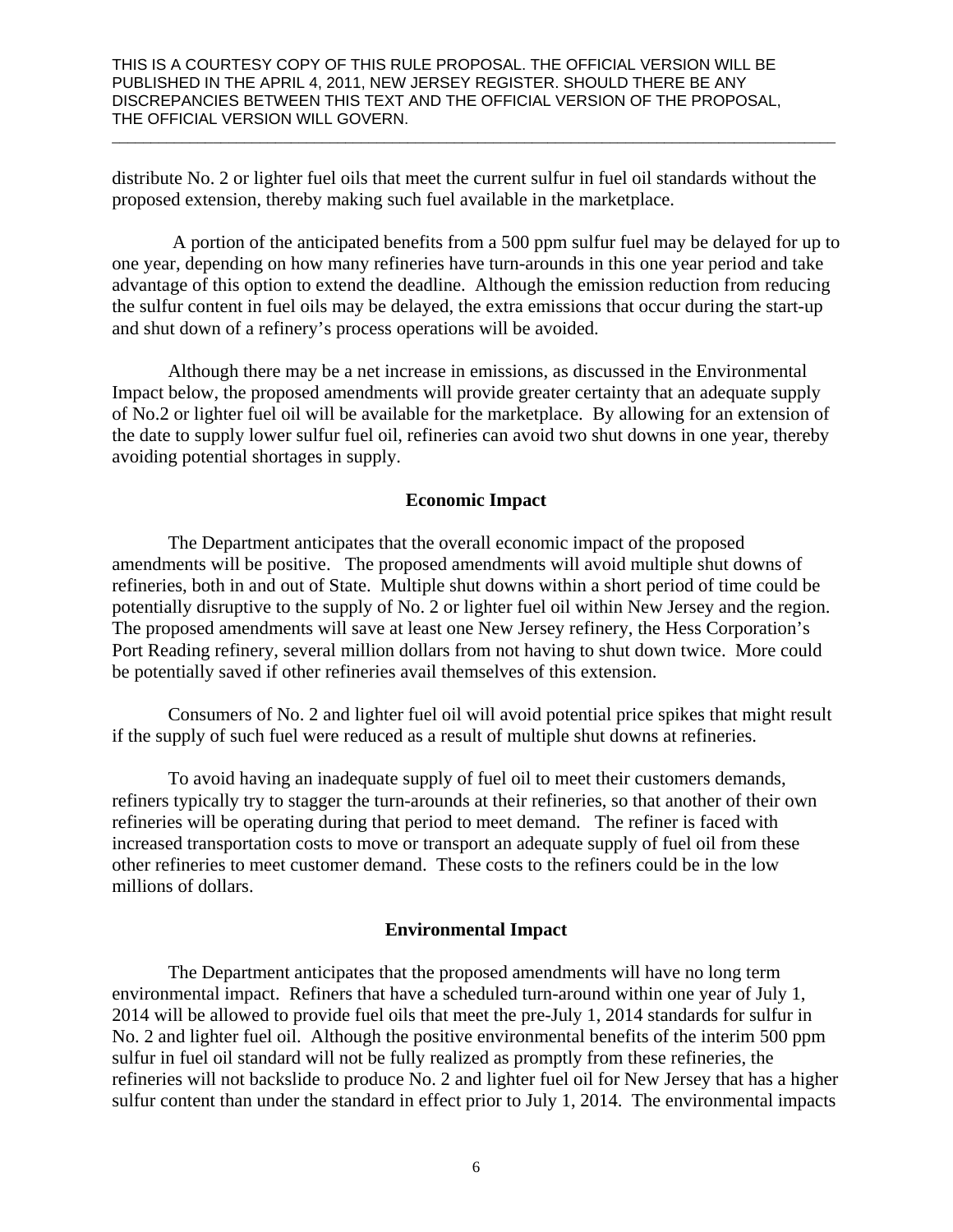from the higher sulfur content standard in effect prior to July 1, 2014, as described in 41 N.J.R. 4158, will be maintained. The proposed amendments will ensure a smooth transition to the 15 ppm sulfur in fuel standard for No. 2 and lighter fuels by July 1, 2016, along with the environmental benefits that the 15 ppm sulfur in fuel oil standard will provide.

\_\_\_\_\_\_\_\_\_\_\_\_\_\_\_\_\_\_\_\_\_\_\_\_\_\_\_\_\_\_\_\_\_\_\_\_\_\_\_\_\_\_\_\_\_\_\_\_\_\_\_\_\_\_\_\_\_\_\_\_\_\_\_\_\_\_\_\_\_\_\_\_\_\_\_\_\_\_\_\_\_\_\_\_\_\_\_\_\_\_\_\_\_

As part of the promulgation of the existing rules to lower the sulfur content in fuel oil, the Department estimated that lowering the allowable sulfur specification in high sulfur heating oil (No. 2) from 2,000 and 3,000 ppm to 500 ppm would reduce  $SO_2$  emissions by 1,030 tons per year in New Jersey. (41 N.J.R. 4164) The proposed amendments will delay a portion of the  $SO_2$ emissions reductions, the amount of which will depend on the number of refineries that have turn-arounds in the one-year time period and avail themselves of the extension. Because the extension is for no more than one year, but no later than July 1, 2015, all anticipated emission reductions will be achieved by July 1, 2015, at the latest.

Although the proposed amendments may delay some of the reductions in  $SO_2$  by up to one year, extra emissions from the Hess Port Reading refinery alone of up to 60 tons of carbon monoxide, volatile organic compounds, nitrogen oxides and  $SO<sub>2</sub>$  will be avoided as a result of reducing the number of shut downs and start-ups of the Hess refinery.

If the Hess Port Reading refinery were to obtain an extension of the July 1, 2014 date to produce 500 ppm distillate fuel, consumers using the higher sulfur content fuel from the refinery would emit up to 12.88 tons per month more  $SO_2$  than they would if Hess did not obtain an extension. A total of 1,030 tons per year reduction in  $SO_2$  emissions is anticipated from the 500 ppm sulfur content standard in the existing rules. (41 N.J.R. 4163) Hess states that it provides up to 15 percent of the northeastern distillate fuel market from the Port Reading refinery and the Hovensa refinery in St. Croix, which is partly owned by Hess. Attributing this 15 percent share to the Hess Port Reading refinery (a conservative figure since a portion of that 15 percent is attributable to Hovensa), and assuming that 15 percent of  $SO_2$  emissions reductions would be delayed or foregone as a result of an extension granted to Hess, the estimated delayed or foregone  $SO_2$  emissions would be 154.5 tons per year. (Calculated as 1,030 tons per year times 0.15 - or 15 percent - of the northeast market attributed to the Port Reading refinery distillate sales). The monthly foregone reductions were obtained by dividing the annual foregone emission reductions of  $SO_2$  by the twelve months in a calendar year (154.5 divided by 12).

Hess also communicated to the Department that the turn-around of the Port Reading refinery is to occur in April 2015, or nine months after the July 1, 2014 deadline to produce 500 ppm distillate fuel. Therefore, the proposed extension would result in nine months of foregone SO<sub>2</sub> emissions from Hess. As applied to the Hess Port Reading refinery, the maximum total foregone emissions of  $SO_2$  that would result from the proposed amendments would, therefore, be 116 tons of sulfur dioxide emissions (12.88 tons per month times nine months between July 1 and April 1). Using Hess's estimate that a refinery shut down and restart results in emission of between 10 and 60 tons of pollutants that affect fine particulate or ozone levels in New Jersey (see Summary, above) and assuming a ton of each of these pollutants produce an equal environmental effect, the net emissions of  $SO<sub>2</sub>$  as a result of the proposed amendments is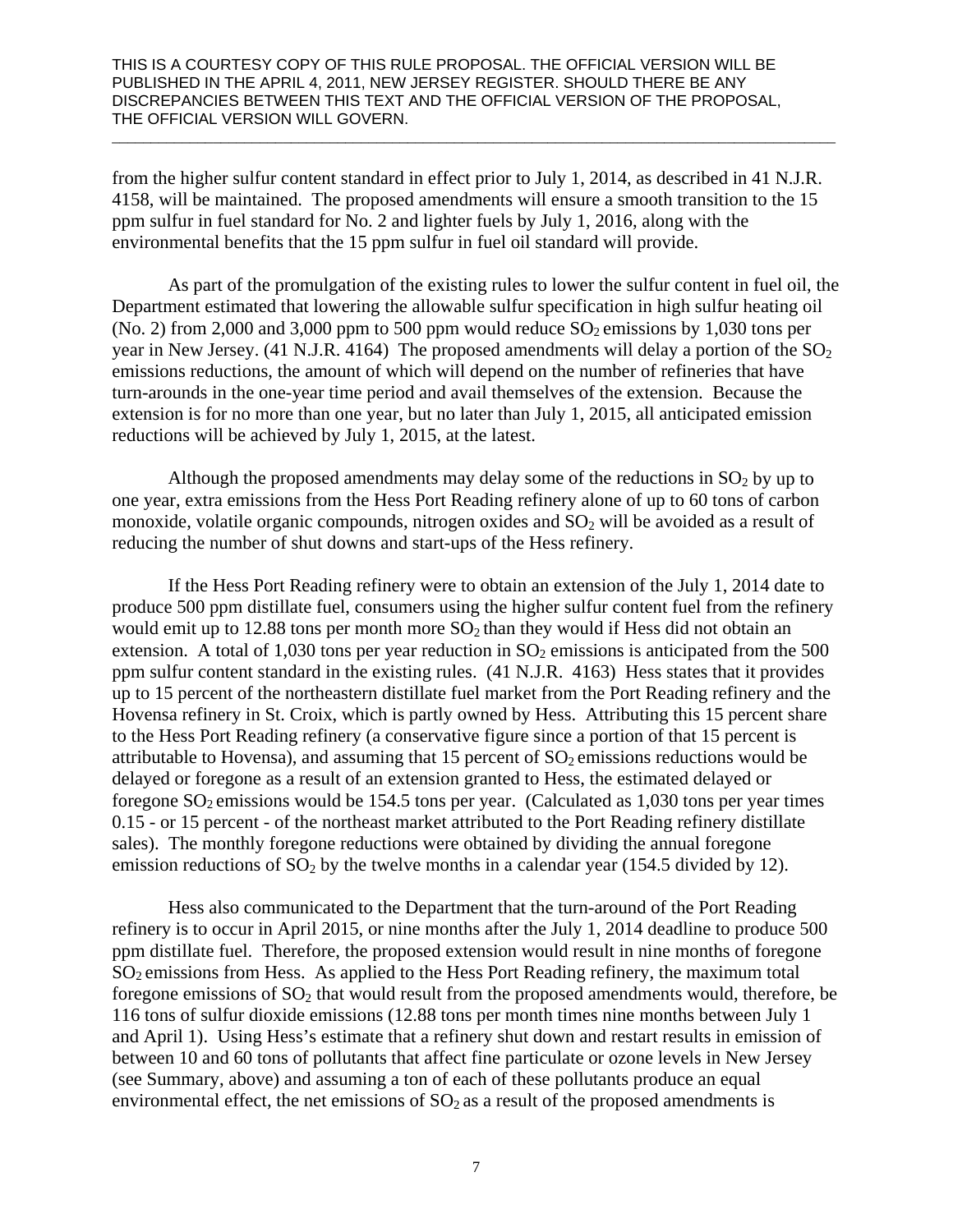between 56 and 106 tons (116 tons foregone, less the 10 to 60 tons of pollutants from a shut down and restart of the Hess Port Reading refinery).

#### **Federal Standards Statement**

\_\_\_\_\_\_\_\_\_\_\_\_\_\_\_\_\_\_\_\_\_\_\_\_\_\_\_\_\_\_\_\_\_\_\_\_\_\_\_\_\_\_\_\_\_\_\_\_\_\_\_\_\_\_\_\_\_\_\_\_\_\_\_\_\_\_\_\_\_\_\_\_\_\_\_\_\_\_\_\_\_\_\_\_\_\_\_\_\_\_\_\_\_

Executive Order No. 27(1994) and N.J.S.A. 52:14B-1 et seq. (P.L. 1995, c.65) require State agencies that adopt, readopt or amend State regulations that exceed any Federal standards or requirements to include in the rulemaking document a Federal standards analysis. No Federal law establishes standards or requirements regarding the contents of sulfur in the fuel oil regulated by N.J.A.C. 7:27-9. Although the Department's sulfur content standards for fuel oil are Federally enforceable as part of New Jersey's State Implementation Plan, the proposed amendments to N.J.A.C. 7:27-9 are not promulgated under the authority of, or in order to implement, comply with or participate in any program established under Federal law or under a State statute that incorporates or refers to Federal law, Federal standards or Federal requirements. Moreover, there is no comparable Federal standard exceeded by this rulemaking and no Federal regulatory scheme that might be perceived to be duplicated or overlapped by this rulemaking. Accordingly, Executive Order No. 27(1994) and P.L. 1995, c.65 do not require a Federal standards analysis.

#### **Jobs Impact**

The Department anticipates that the proposed amendments will have a no impact on employment in the State.

## **Agricultural Industry Impact**

The Department anticipates that the proposed amendments would have no adverse impact on the agricultural industry. The foregone emission reductions will be for less than one year and the overall effects of this rule will reduce air pollution that adversely impact plants.

## **Regulatory Flexibility Analysis**

As required by the New Jersey Regulatory Flexibility Act, N.J.S.A. 52:14B-16 et seq., the Department has evaluated the reporting, recordkeeping and other compliance requirements that the proposed rulemaking would impose upon small businesses. The proposed amendments allow some refineries additional time to comply with the sulfur standard for No. 2 and lighter fuel oil. No refinery in New Jersey is a small business, as defined by the Regulatory Flexibility Act. The proposed rules allow small businesses that store, offer for sale, sell, deliver or exchange in trade No. 2 or lighter fuel oil for use in New Jersey, or use No. 2 or lighter fuel oil, to continue to utilize No. 2 or lighter fuel oil from refineries that make use of the extension.

The proposed amendments require anyone who stores or uses distillate fuel from a refinery that has obtained an extension of the July 1, 2014 date to provide 500 ppm sulfur content distillate oil to maintain product transfer documentation on-site. The product transfer documentation is already maintained as a normal business practice. The proposed amendments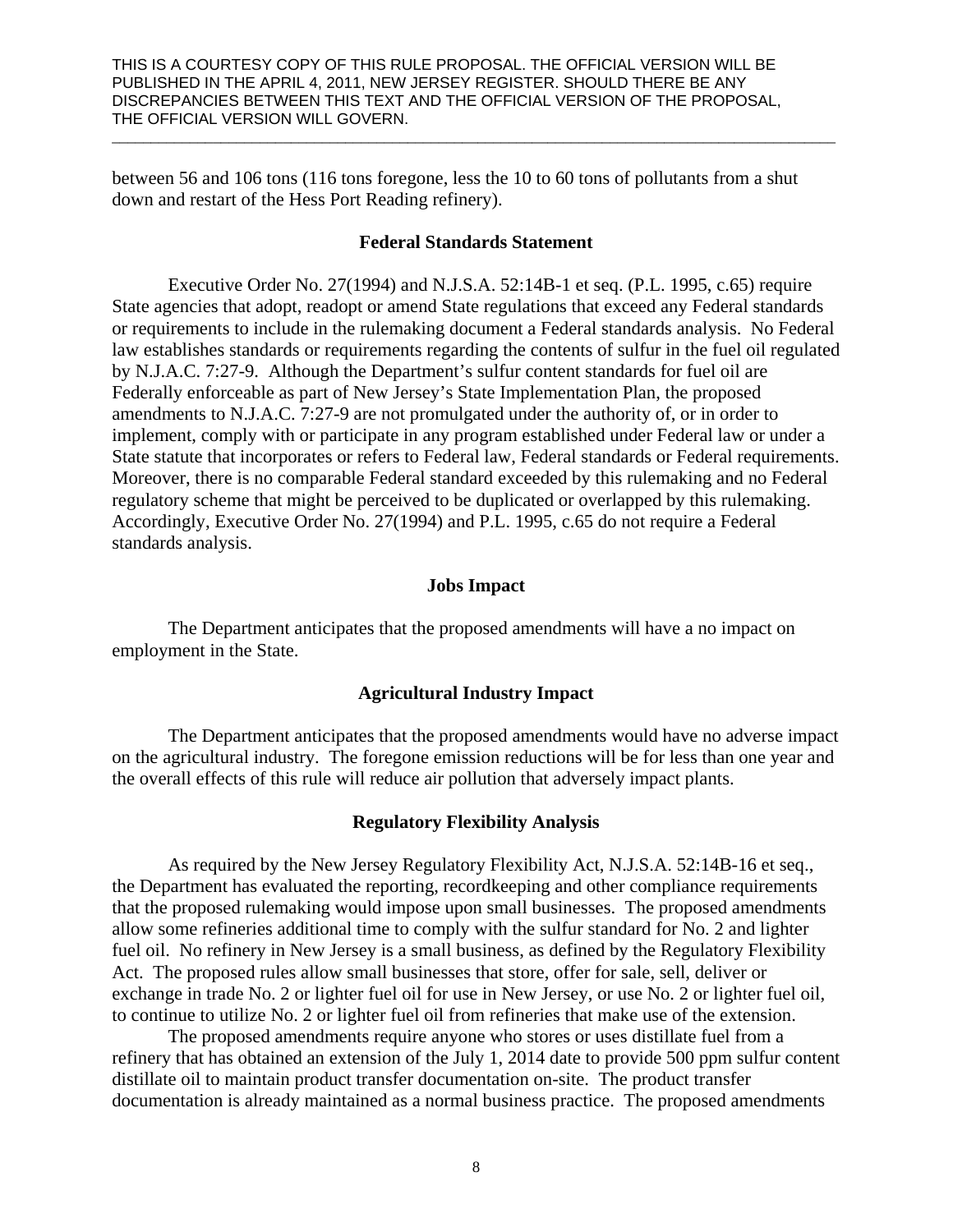specify that the product transfer documentation, indicating that the distillate fuel oil is of a higher sulfur content than would otherwise be allowed under the rules, must be kept on site only for as long as the fuel oil is being used or stored on site. The Department does not anticipate that the proposed recordkeeping requirement will result in any cost to small businesses since fuel oil suppliers already keep records of the sulfur content in fuel.

\_\_\_\_\_\_\_\_\_\_\_\_\_\_\_\_\_\_\_\_\_\_\_\_\_\_\_\_\_\_\_\_\_\_\_\_\_\_\_\_\_\_\_\_\_\_\_\_\_\_\_\_\_\_\_\_\_\_\_\_\_\_\_\_\_\_\_\_\_\_\_\_\_\_\_\_\_\_\_\_\_\_\_\_\_\_\_\_\_\_\_\_\_

The proposed amendments impose no other compliance, recordkeeping, or reporting requirements on such small businesses.

## **Smart Growth Impact**

Executive Order No. 4 (2002) requires State agencies that adopt, amend or repeal State regulations to include in the rulemaking document a Smart Growth Impact statement that describes the impact of the proposed amendments on the achievement of smart growth and implementation of the State Development and Redevelopment Plan (State Plan).

The proposed rulemaking does not relate to the State's official land use and development policies in a way that would either encourage or discourage any development or redevelopment in this State contrary to the guiding principles of the State Plan. As a result, the Department does not expect this rulemaking to have an impact on the State's achievement of smart growth, or implementation of the State Plan.

Since the proposed amendments implement reductions of  $SO<sub>2</sub>$  emissions from the combustion of fuel oil, thereby helping to protect air quality, the proposed amendments support the State Plan's goal of protecting the environment and preventing air pollution by implementing a strategy of reducing air pollution at the source.

## **Housing Affordability Impact Analysis**

Pursuant to N.J.S.A. 52:14B-4, as amended effective July 17, 2008, by P.L. 2008, c. 46, the Department has evaluated the proposed rulemaking to determine the impact, if any, on the affordability of housing. The proposed amendments allow refineries additional time to comply with the sulfur standard for No. 2 and lighter fuel oil. The Department has determined that the proposed amendments will evoke no change in the overall average cost associated with housing in the State.

#### **Smart Growth Development Impact Analysis**

In accordance with N.J.S.A. 52:14B-4, as amended effective July 17, 2008, by P.L. 2008, c. 46, the Department has evaluated the proposed rulemaking and determined that the proposed rulemaking will not impact housing production in Planning Areas 1 or 2, or within designated centers, under the State Development and Redevelopment Plan. The proposed amendments relate to the allowable sulfur content in distillate oil, and do not impact housing production in the State.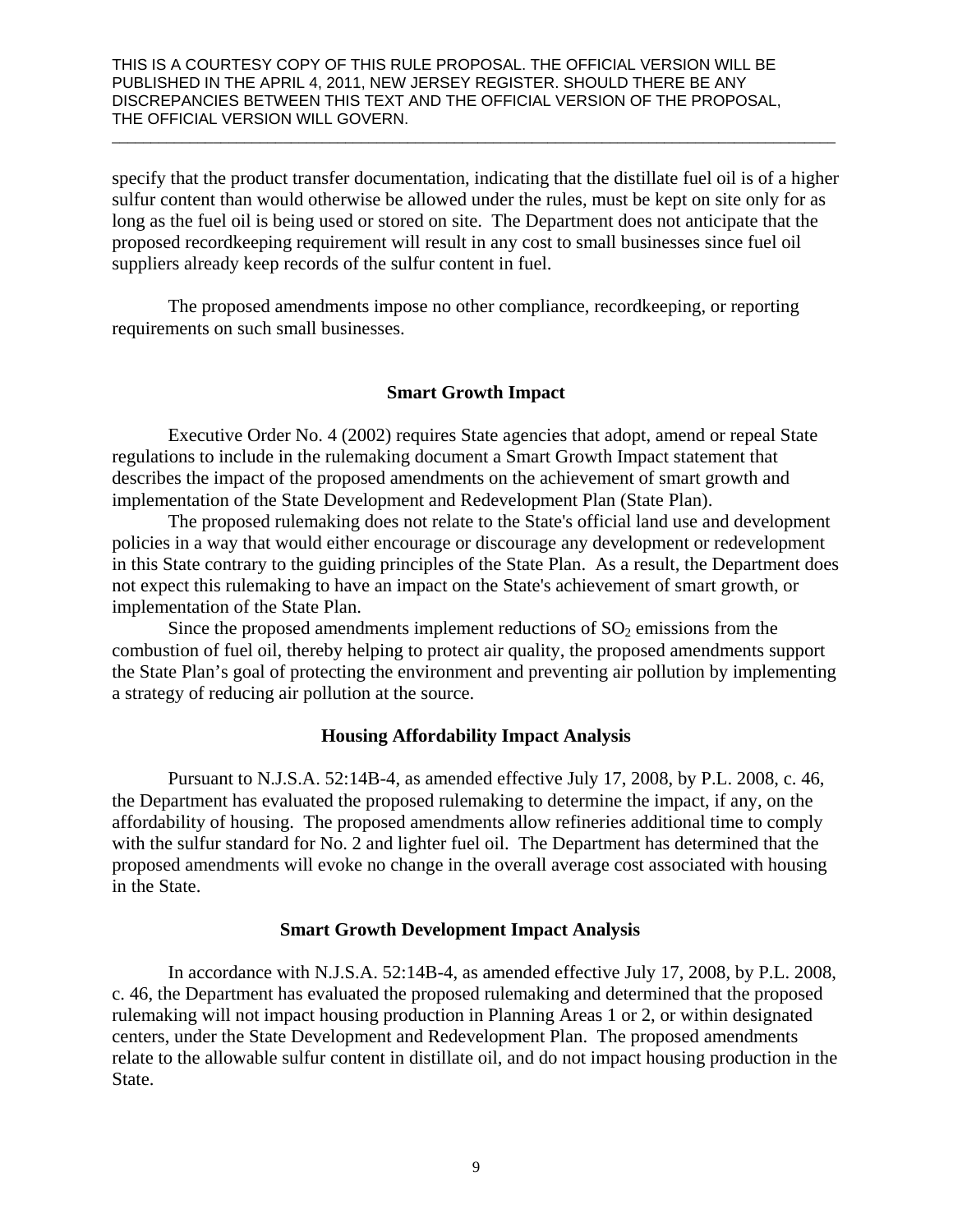\_\_\_\_\_\_\_\_\_\_\_\_\_\_\_\_\_\_\_\_\_\_\_\_\_\_\_\_\_\_\_\_\_\_\_\_\_\_\_\_\_\_\_\_\_\_\_\_\_\_\_\_\_\_\_\_\_\_\_\_\_\_\_\_\_\_\_\_\_\_\_\_\_\_\_\_\_\_\_\_\_\_\_\_\_\_\_\_\_\_\_\_\_

**Full text** of the proposal follows (additions indicated in boldface **thus**; deletions indicated in brackets **[**thus**]**):

## SUBCHAPTER 9. SULFUR IN FUELS

## 7:27-9.1 Definitions

**. . .** 

**"Turn-around" means the major maintenance period, of at least a two-week duration, when the production equipment of a refinery unit is shut down to complete scheduled repairs or maintenance.** 

**. . .**

7:27-9.2 Sulfur content standards

(a) No person shall store, offer for sale, sell, deliver or exchange in trade, for use in New Jersey, fuel that contains sulfur in excess of the applicable parts per million by weight set forth in Tables 1A and 1B of this section, except as provided in (c), (d) and (e) below**, or N.J.A.C. 7:27-9.3(c)**. Fuel stored in New Jersey that met the applicable maximum sulfur content standard of Tables 1A or 1B of this section at the time the fuel was stored in New Jersey may be stored, offered for sale, sold, delivered or exchanged in trade, for use in New Jersey, after the effective date of the applicable standard in Table 1B.

(b) No person shall use fuel that contains sulfur in excess of the applicable parts per million by weight set forth in Tables 1A and 1B of this section, except as provided in (c), (d) and (e) below**, or N.J.A.C. 7:27-9.3(c)**. Fuel stored in New Jersey that met the applicable maximum sulfur content standard of Tables 1A or 1B of this section at the time it was stored in New Jersey may be used in New Jersey after the operative date of the applicable standard in 1B.

# TABLE 1A

# MAXIMUM ALLOWABLE SULFUR IN FUEL EFFECTIVE THROUGH JUNE 30, 2014 **(EXCEPT AS SET FORTH IN N.J.A.C. 7:27-9.3(c))**

(No change in Table.)

# TABLE 1B

# MAXIMUM ALLOWABLE SULFUR IN FUEL EFFECTIVE JULY 1, 2014, AND JULY 1, 2016 **(EXCEPT AS SET FORTH IN N.J.A.C. 7:27-9.3(c))**

(No change in Table.)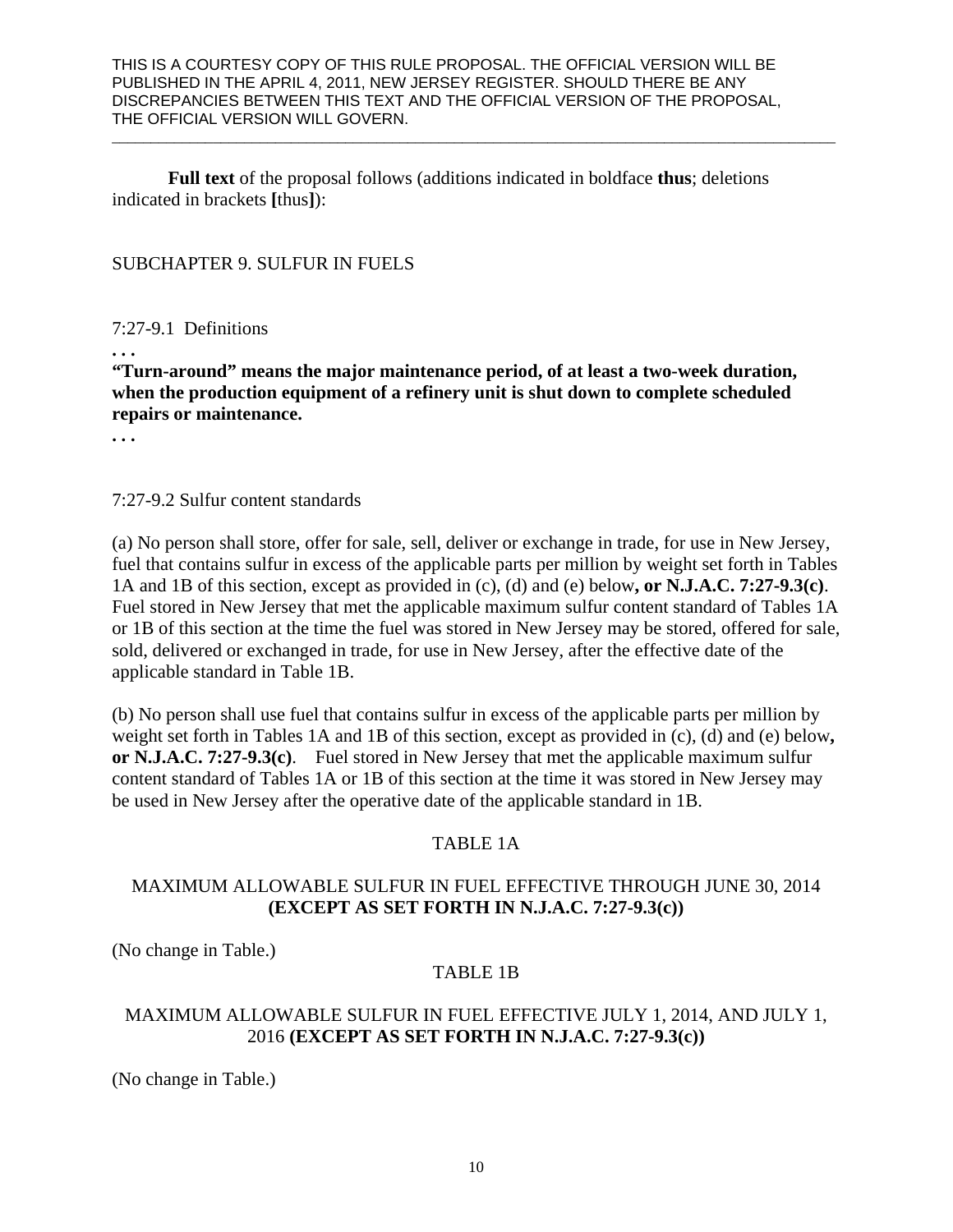\_\_\_\_\_\_\_\_\_\_\_\_\_\_\_\_\_\_\_\_\_\_\_\_\_\_\_\_\_\_\_\_\_\_\_\_\_\_\_\_\_\_\_\_\_\_\_\_\_\_\_\_\_\_\_\_\_\_\_\_\_\_\_\_\_\_\_\_\_\_\_\_\_\_\_\_\_\_\_\_\_\_\_\_\_\_\_\_\_\_\_\_\_

(c)-(f) (No change.)

7:27-9.3 Exemptions **and Extensions {tc \l1 "7:27-9.3 Exemptions}**   $(a) - (b)$  (No change.)

**(c) Table 1A of N.J.A.C. 7:27-9.2 shall continue to be effective until no later than June 30, 2015 as to No. 2 and lighter fuel oil from any refinery, under the following conditions:** 

**1. The refinery must provide the following to the Department, certified pursuant to N.J.A.C. 7:27-1.39(a)2:** 

**i. Documentation that the refinery is to undergo a turn-around between July 1, 2014 and July 1, 2015;** 

**ii. Documentation that refinery modifications to produce distillate fuel meeting a sulfur content standard of 500 ppm could not be accomplished by July 1, 2014 without causing a shut down of the refinery, in addition to the turn-around described in (c)1 above, and undue hardship to the facility; and** 

**iii. A statement that all No. 2 and lighter fuel oil produced by the refinery to be offered for sale, sold, delivered or exchanged in trade for use in New Jersey, or to be used in New Jersey, shall meet the maximum allowable sulfur in fuel limits in Table 1B (otherwise effective July 1, 2014) within 30 days after restarting the refinery process after the turn-around, or July 1, 2015, whichever is earlier.** 

**2. The information in (c)1 above must be received by the Department on or before July 31, 2013, by certified mail, personal delivery, or other means by which the Department's receipt can be documented. The address for submission of information is:** 

> **Mail Code 401-02 New Jersey Department of Environmental Protection Director, Air Quality Programs 401 East State Street, 2nd Floor P.O. Box 420 Trenton, N.J. 08625-0420**

**3. The refinery obtaining an extension in accordance with this subsection shall provide the following language to be included visibly and clearly on all product transfer documentation:** 

**"Contains higher than 500 ppm sulfur fuel oil produced at (name of refinery that produced the fuel), which has a waiver of the 500 ppm sulfur standard until (date that is 30 days after the refinery process is restarted, but no later than July 1, 2015)."**